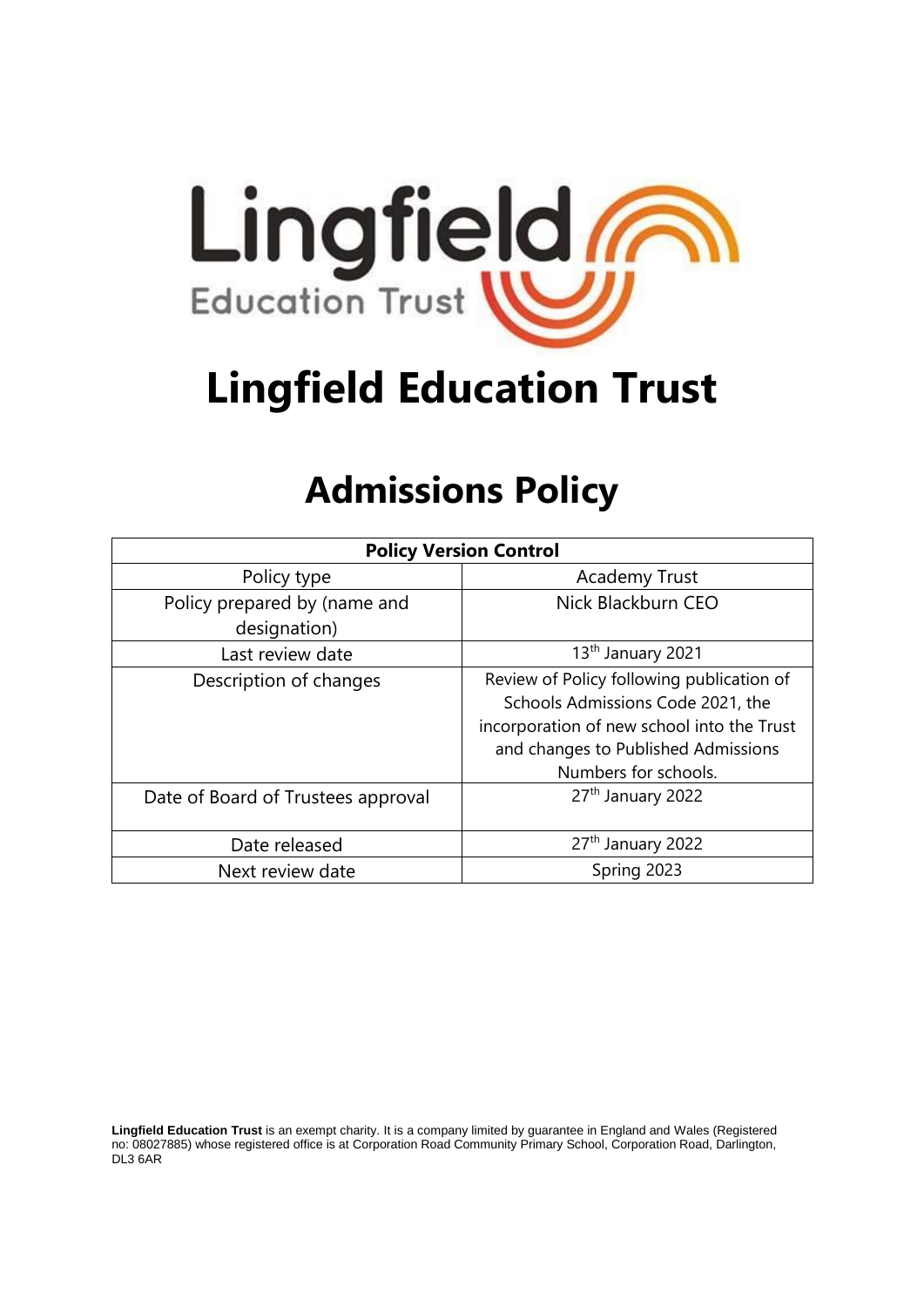# **Lingfield Education Trust Admissions Policy**

# **Admission Authority**

The Board of Trustees of Lingfield Education Trust is the Admission Authority for all its schools. The Trust will adopt and abide by the School Admissions Code 2021 published by the Department for Education in all its Admissions Policies for each school where it is the Admission Authority.

For practical purposes, the Trust will delegate the operation of admission of pupils to its schools to the relevant Local Authority where each school is situated, as follows:

- Corporation Road Primary School Darlington Council
- Heathfield Primary School Darlington Council
- Hurworth Primary School Darlington Council
- Mount Pleasant Primary School Darlington Council
- Northwood Primary School Darlington Council
- Hemlington Hall Academy Middlesbrough Council
- Cambrai Primary School North Yorkshire County Council
- Preston Primary School Stockton Council

# **Every Lingfield Education Trust School will adopt and follow the School Admissions Policy of its relevant Local Authority, including its oversubscription criteria and Appeals Procedure where necessary.**

## **Admission Number**

All schools within the Trust have an admission number (i.e. the number of places available). From January 2022 (coming into operation from September 2023), the Published Admissions Numbers into Reception Year for each school in the Trust is:

| <b>Corporation Road Community Primary School</b> | 30 |
|--------------------------------------------------|----|
| <b>Heathfield Primary School</b>                 | 60 |
| Hurworth Primary School                          | 30 |
| Mount Pleasant Primary School                    | 30 |
| Northwood Primary School                         | 60 |
| Hemlington Hall Academy                          | 55 |
| Cambrai Primary School                           | 30 |
| Preston Primary School                           | 29 |

## **Admissions Oversubscription Criteria**

If there are more applications than the number of places available in a particular school, then the school is deemed to be oversubscribed. The School Admissions Service in each Local Authority will then determine into which oversubscription category the application falls and will allocate places in accordance with its Admission Policy. Parents / carers are advised to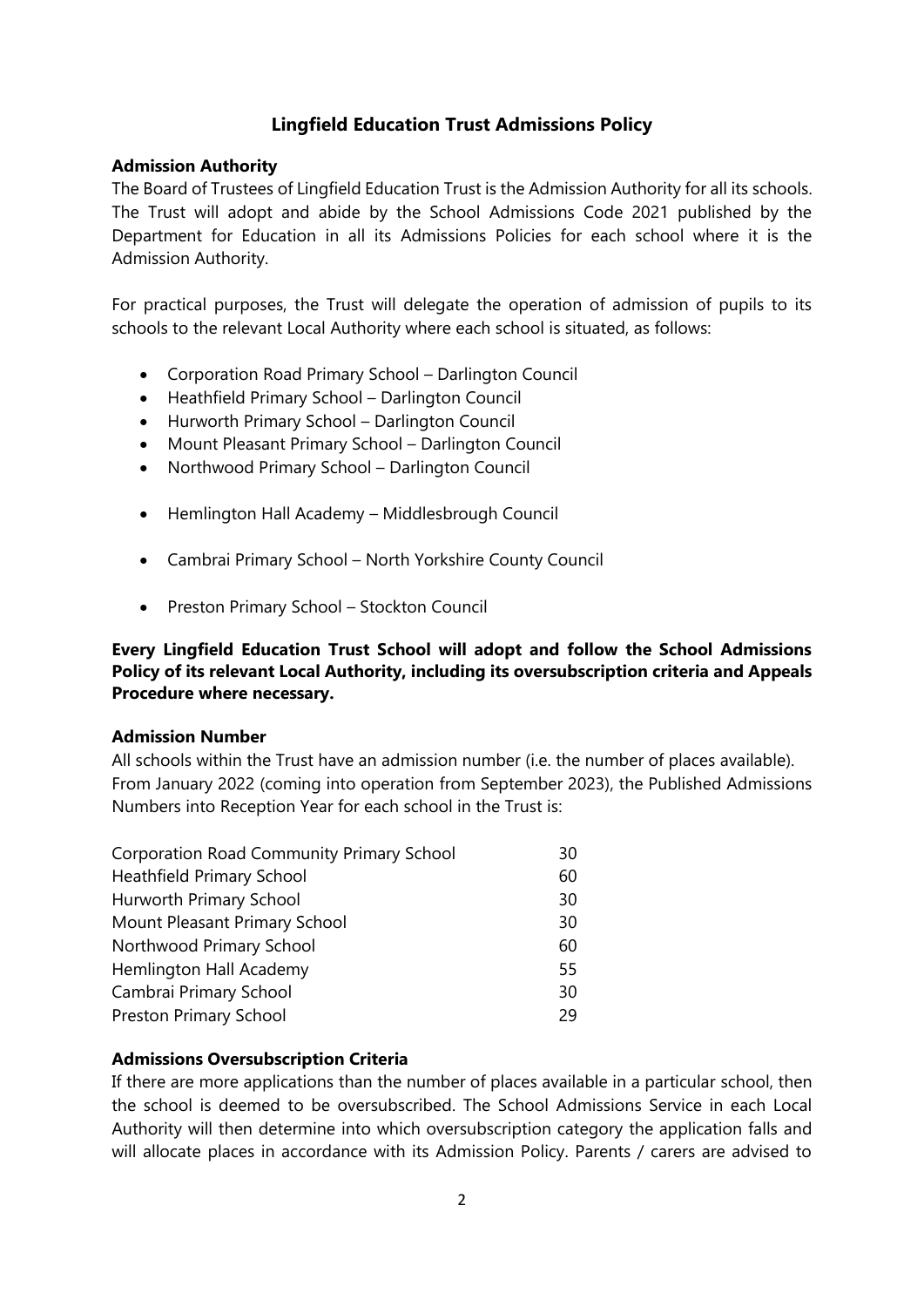check the relevant oversubscription criteria for their area; these are required to be published on each Local Authority's website as well as in their Admission Policy.

# **Admission at the Normal Point of Entry**

The School Admissions Service at each Local Authority will consider all preferences for the schools against the relevant oversubscription criteria as set out in their Admission Policies. In determining admissions, priority will be given to those applications where the Primary School Application (PSA) is received by the published deadline. Applications received after the deadline ('late' applications) will then be considered in accordance with published criteria.

# **Offer Day**

The Local Authority will inform parents/carers of the offer of a school place on  $16<sup>th</sup>$  April of the year of entry (or the next working day to this date).

## **Appeals Process**

Lingfield Education Trust will delegate responsibility for the administration of Admission Appeals from parents who have been unsuccessful in their application for a place at a Trust School to the relevant Local Authority.

Executive Head Teachers / Head Teachers / Heads of Schools are responsible for liaising with the Admissions Service regarding Admission Appeals and for representing the Trust at any Appeal Panel Hearings. The school must keep a record of all Admission Appeals and should contact the Trust's Governance Manager for advice regarding the appeals process.

# **Admission of Children outside Their Normal Age Group and Deferred Entry**

If a parent seeks a place in a year group outside their normal age group, they should complete an application form and attach a covering letter along with accompanying documentation which details the circumstances behind their request, for example if their child has missed a significant amount of time due to ill health. This application should be forwarded to the Schools Admissions Manager at the relevant Local Authority. who will contact the Executive Head Teacher / Head Teacher / Head of School of the school concerned and ask for their views. Once a decision has been made the Local Authority will write to the parent/carer informing them of the decision and setting out the reasons for such.

Parents of summer born children can also make a request to apply for their child to start school in the next academic year after they reach five and should follow the same process but should start the process in the September of the year prior to the year of entry.

Schools within Darlington, Middlesbrough, Stockton and North Yorkshire Local Authorities have a single point of entry in September each year for pupils starting school in Reception. However, children may attend part-time or parents can defer the date their child is admitted until later in the school year but not beyond the end of the term of the child's  $5<sup>th</sup>$  birthday.

## **Home Address**

The address is used for applying the admissions criteria. This means that when parents/carers state their school preferences they must give the home address at the time of application. They must not give the address of child-minders or other family members who may share in